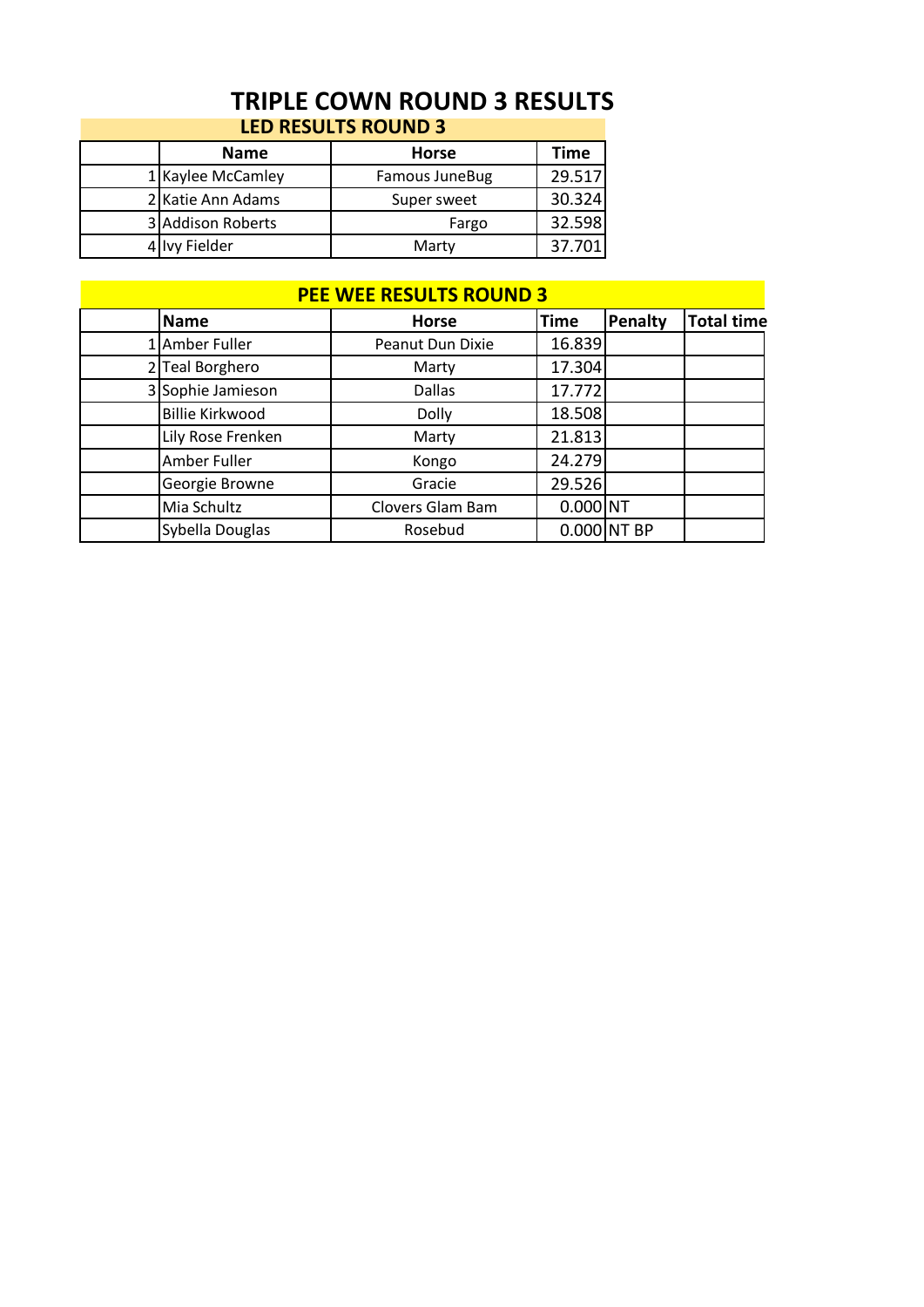| <b>MATURITY RESULTS ROUND 3</b> |                      |                                |         |    |        |
|---------------------------------|----------------------|--------------------------------|---------|----|--------|
|                                 | Emi Carlson          | MC.                            | 16.522  |    | 16.522 |
|                                 | 2 Rebecca Meek       | Peppy Painted Renegade         | 16.821  |    | 16.821 |
|                                 | 3 Ashleigh Rayner    | <b>Tassas Flirtin Sparkles</b> | 17.067  |    | 17.067 |
|                                 | 4 Ella Prow          | Morns ABBA Roc                 | 17.108  |    | 17.108 |
|                                 | 5 Rachele Malone     | <b>Morning Cruise</b>          | 17.505  |    | 17.505 |
|                                 | 6 Anna Hamilton      | Roc O Denny                    | 17.655  |    | 17.655 |
|                                 | 7 Ash Koch           | Split                          | 17.803  |    | 17.803 |
|                                 | 8 Naomi Purcell      | Little Bid O Morn              | 17.842  |    | 17.842 |
|                                 | 9 Maree Prow         | <b>Boonstyle Fame</b>          | 17.862  |    | 17.862 |
|                                 | 10 Tass Hulton       | One Stylish Lass               | 18.039  |    | 18.039 |
| 11                              | Emma Douglas         | <b>Dixie</b>                   | 18.345  |    | 18.345 |
|                                 | 12 Catherine Stewart | Pirates Cee SS Alabama         | 18.457  |    | 18.457 |
|                                 | 13 Tiany Dickfos     | <b>Freckles Gold Touch</b>     | 18.648  |    | 18.648 |
|                                 | 14 Christy Engel     | <b>Pirates Smokin Denius</b>   | 18.79   |    | 18.79  |
|                                 | 15 Sheree Bright     | Mojos Miss                     | 18.793  |    | 18.793 |
|                                 | 16 Zara Benjamin     | <b>Bear</b>                    | 17.033  |    | 22.033 |
|                                 | 17 Renee Acton       | <b>Rocs Gold Rascal</b>        | 17.951  |    | 22.951 |
|                                 | 18 Emma Benjamin     | <b>Clairs Epic Breeze</b>      | 17.943  | 10 | 27.943 |
|                                 | 19 Jennifer guinea   | Custom Whiskey                 | vet out |    | 0      |

| <b>FUTURITY RESULTS ROUND 3</b> |                    |                           |        |  |        |
|---------------------------------|--------------------|---------------------------|--------|--|--------|
|                                 | 1 Jill Lyons       | <b>Pinks Fling</b>        | 17.138 |  | 17.138 |
|                                 | 2 Ashleigh Morgan  | Penny Ta Fame             | 17.31  |  | 17.31  |
|                                 | 3 Emma Schottelius | Rocn like Celine          | 17.541 |  | 17.541 |
|                                 | 4 Sarah MacCronan  | Dunston                   | 17.563 |  | 17.563 |
|                                 | 5 Kristy Smith     | Dave                      | 17.576 |  | 17.576 |
|                                 | 6 Emma Schottelius | Sweet As Sassin           | 17.775 |  | 17.775 |
|                                 | <b>Ella Prow</b>   | Sheeza Rare Pepto         | 17.875 |  | 17.875 |
|                                 | 8 Jill Lyons       | Lick Da Stamp and Send it | 18.276 |  | 18.276 |
|                                 | 9 Ashleigh Rayner  | Clovers Glam Bam          | 18.3   |  | 18.3   |
|                                 | 10 Sara Beak       | Kintala Chexels           | 18.468 |  | 18.468 |
|                                 | 11 Rebecca Storey  | DC                        | 18.678 |  | 18.678 |
|                                 | 12 Klancy Higgins  | <b>Katniss</b>            | 17.129 |  | 22.129 |
|                                 | 13 Jan Saunders    | Spin N Rum                | 22.457 |  | 22.457 |
|                                 | 14 Stacey Hatch    | Dart                      | 0      |  | 0      |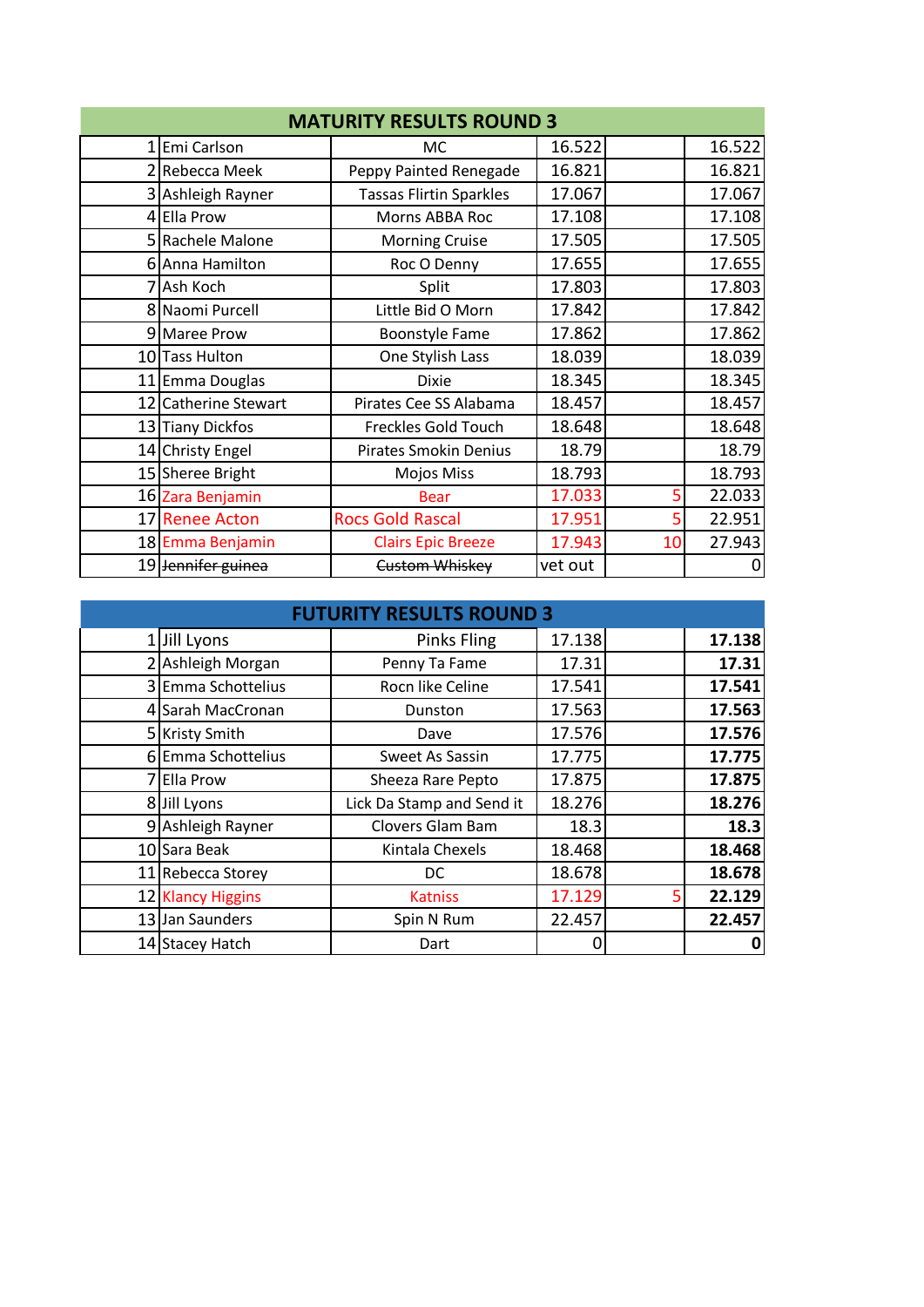|                |                        | <b>OPEN DIVISIONAL RESULTS ROUND 3</b> |        |   |  |
|----------------|------------------------|----------------------------------------|--------|---|--|
|                |                        | <b>FIRST DIVSISION</b>                 |        |   |  |
| $\mathbf{1}$   | Zara Benjamin          | Bear                                   | 16.515 |   |  |
| $\overline{2}$ | <b>Emi Carlson</b>     | <b>MC</b>                              | 16.522 |   |  |
| 3              | Emma Schttelius        | Rocn like Celine                       | 16.709 |   |  |
| 4              | Ashleigh Rayner        | Seligman Spirit                        | 16.714 |   |  |
| 5              | Jema Slotosch          | <b>Dashing Acres</b>                   | 16.725 |   |  |
| 6              | Kim Hamilton           | Tex                                    | 16.73  |   |  |
| 7              | Ashleigh Morgan        | Penny Ta Fame                          | 16.821 |   |  |
| 8              | <b>Rebecca Meek</b>    | <b>Peppy Painted Renegade</b>          | 16.821 |   |  |
| 9              | Sheree Bright          | Mojos Miss                             | 16.854 |   |  |
| 10             | Jennifer Guinea        | <b>Bobby Bingo</b>                     | 16.872 |   |  |
| 11             | Sarah MaCronan         | <b>Belle</b>                           | 16.996 |   |  |
| 12             | <b>Christy Engel</b>   | Pirate Spider                          | 16.998 |   |  |
| 13             | Kristy Smith           | Harleys Solid Roc                      | 17.026 |   |  |
| 14             | <b>Ashleigh Rayner</b> | <b>Tassa Flirtin Sparkles</b>          | 17.067 |   |  |
| 15             | Renee Acton            | Purple                                 | 17.085 |   |  |
| 16             | Jema Slotosch          | Call Me Famous                         | 17.107 |   |  |
| 17             | <b>Ella Prow</b>       | <b>Morns ABBA Roc</b>                  | 17.108 |   |  |
| 18             | Leanne Jenkins         | Double a Roc on Mistress               | 17.119 |   |  |
| 19             | <b>Jill Lyons</b>      | <b>Pinks Fling</b>                     | 17.138 |   |  |
| 20             | Catherine Stewart      | Pirates Cee SS Alabama                 | 17.202 |   |  |
| 21             | Rachele Malone         | <b>Morning Cruise</b>                  | 17.217 |   |  |
| 22             | Angela Simpson         | Delta                                  | 17.22  |   |  |
| 23             | Kristy Smith           | Dave                                   | 17.226 |   |  |
| 24             | <b>Klancy Higgins</b>  | MP U No U Want This                    | 17.312 |   |  |
| 25             | Ella Christensen       | Down To Jorja                          | 17.345 |   |  |
| 26             | Gabby Crumblin         | Alfie Cat                              | 17.352 |   |  |
| 27             | <b>Chelsea Roberts</b> | LazyD Ma Good Hat                      | 17.375 |   |  |
| 28             | Ash Koch               | Split                                  | 17.422 |   |  |
| 29             | Renee Acton            | Rocs Gold Rascal                       | 17.425 |   |  |
| 30             | Emi Carlson            | Streaka                                | 17.456 |   |  |
| 31             | <b>Fallon Mulhall</b>  | Wattermara Elroy                       | 17.499 |   |  |
|                | <b>Sara Beak</b>       | <b>Reckless Desire</b>                 | 16.832 | 5 |  |
|                | <b>Christy Engel</b>   | <b>Ozzies Dust Ta Fame</b>             | 17.209 | 5 |  |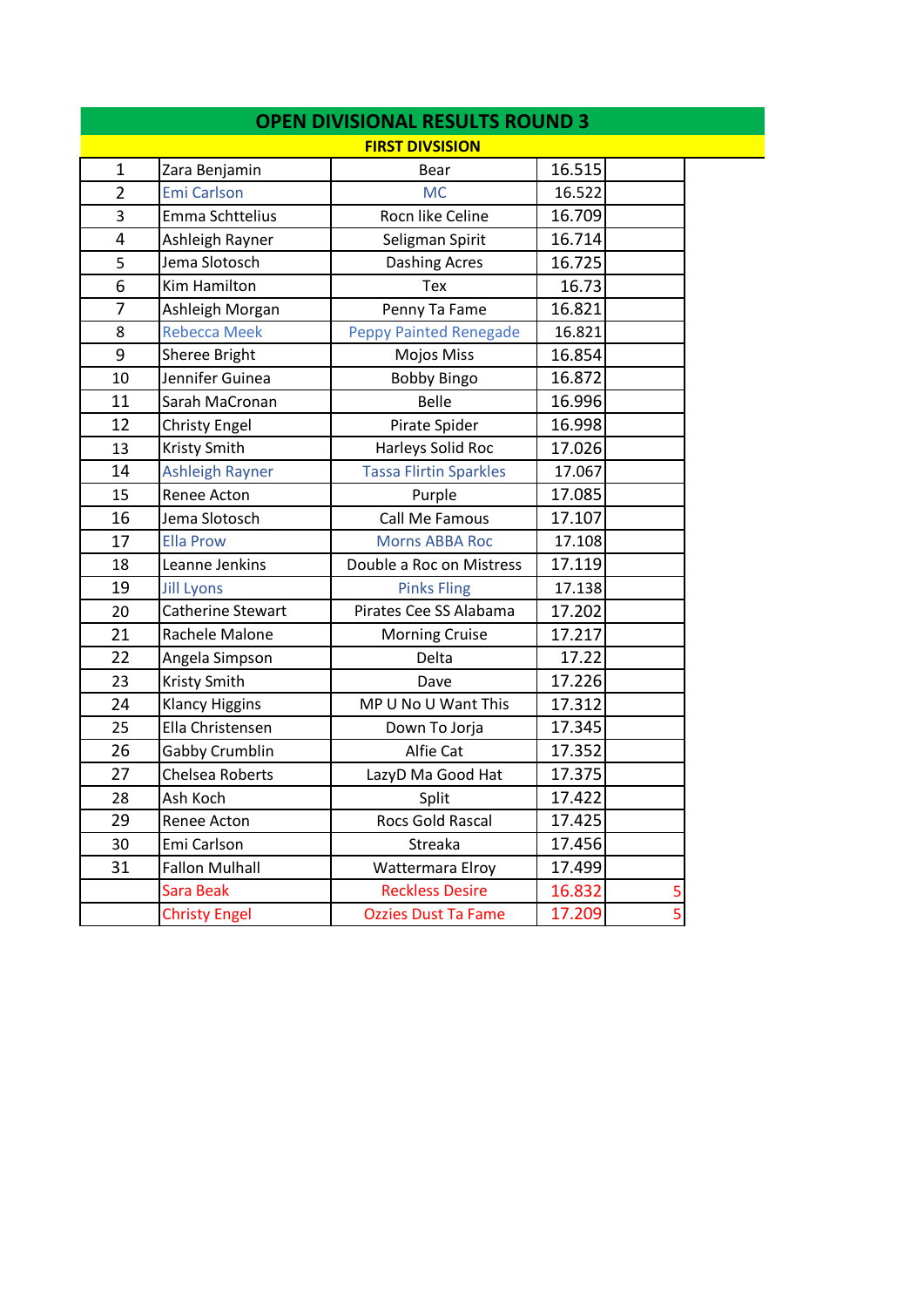| <b>SECOND DIVISION ROUND 3</b> |                                |                               |        |                         |
|--------------------------------|--------------------------------|-------------------------------|--------|-------------------------|
| $\mathbf{1}$                   | Alistair Malone                | <b>Customised Cash</b>        | 17.516 |                         |
| $\overline{2}$                 | Rebecca Storey                 | DC                            | 17.543 |                         |
| 3                              | <b>Sarah MacCronan</b>         | <b>Dunston</b>                | 17.563 |                         |
| 4                              | <b>Chloe Roberts</b>           | Dexter                        | 17.628 |                         |
| 5                              | <b>Anna Hamilton</b>           | Roc O Denny                   | 17.655 |                         |
| 6                              | Tsara Hogno                    | Miss Lee                      | 17.737 |                         |
| $\overline{7}$                 | Ayda Labuschewski              | Jatz                          | 17.751 |                         |
| 8                              | <b>Emma Schottelius</b>        | <b>Sweet As Sassin</b>        | 17.775 |                         |
| 9                              | Naomi Purcell                  | Little Bid O Morn             | 17.842 |                         |
| 10                             | <b>Maree Prow</b>              | <b>Boonstyle Fame</b>         | 17.862 |                         |
| 11                             | <b>Ella Prow</b>               | <b>Sheeza Rare Pepto</b>      | 17.875 |                         |
| 12                             | Chelsea Burness                | Rowdy                         | 17.904 |                         |
| 13                             | Lisa Tynan                     | Ambassadors Jet               | 18.031 |                         |
| 14                             | <b>Suzy Patteson</b>           | Dakoda                        | 18.09  |                         |
| 15                             | Sarah McCamley                 | <b>Just Busy bidding</b>      | 18.101 |                         |
| 16                             | Jayme Farr                     | On the Spot                   | 18.13  |                         |
| 17                             | Letisha Frenken                | <b>Super Sweet</b>            | 18.212 |                         |
| 18                             | Jordan Labuschewski            | Tommy                         | 18.246 |                         |
| 19                             | <b>Jill Lyons</b>              | Lick Da Stamp and Send it     | 18.276 |                         |
| 20                             | Cloe Gribble                   | Donkey                        | 18.279 |                         |
| 21                             | <b>Ashleigh Rayner</b>         | <b>Clovers Glam Bam</b>       | 18.3   |                         |
| 22                             | <b>Emma Douglas</b>            | <b>Dixie</b>                  | 18.345 |                         |
| 23                             | <b>Tass Hulton</b>             | One Stylish Lass              | 18.35  |                         |
| 24                             | <b>Tiany Dickfos</b>           | Freclkes Gold touch           | 18.38  |                         |
| 25                             | Ashleigh Rayner                | Krystal Brook Pia Dora        | 18.421 |                         |
| 26                             | <b>Chelsey Roots</b>           | Sox                           | 18.444 |                         |
| 27                             | Jordan Labuschewski            | Gypsey                        | 18.457 |                         |
|                                | Emma Benjamin                  | <b>Breeze</b>                 | 17.873 | $\overline{\mathbf{5}}$ |
|                                | <b>Kerrie Anderson</b>         | <b>Blazing Sunfire</b>        | 17.943 | $\overline{5}$          |
|                                | <b>Sara Beak</b>               | <b>Kintala Chexels</b>        | 18.286 | 5                       |
|                                |                                | <b>THIRD DIVISION ROUND 3</b> |        |                         |
| 1                              | Letisha Frenken                | Red                           | 18.565 |                         |
| $\overline{2}$                 | Jane Nichols                   | <b>Rustic All Stars</b>       | 18.619 |                         |
| 3                              | Emma Douglas                   | Rosebud                       | 18.622 |                         |
| 4                              | Sarah McCamley                 | Eyesa Lethal                  | 18.739 |                         |
| 5                              | Terri cooke                    | Gidget                        | 18.746 |                         |
| 6                              | Kate Hollingsworth             | Whylie                        | 18.754 |                         |
| 7                              | Ayda Labuschewski              | Sid                           | 18.768 |                         |
| 8                              | <b>Christy Engel</b>           | <b>Pirates Smokin Denius</b>  | 18.79  |                         |
| 9                              | <b>Briahna Larkins</b>         | <b>Waru Warrior</b>           | 18.84  |                         |
| 10                             | Kelly Podham                   | Juicy Wiggles                 | 18.849 |                         |
| 11                             | Sarah McCamley                 | <b>Streakin Glamour</b>       | 18.864 |                         |
| 12                             | Naomi Breitkreutz              | Zips My Daddy                 | 19.127 |                         |
| 13                             | Jane Nichols                   | <b>Dominant Miss</b>          | 19.163 |                         |
| 14                             | <b>Bindy Brannock</b>          | Kit Cat                       | 19.193 |                         |
| 15                             | <b>Chrissy Peersen</b>         | <b>Tuff Man Cutter</b>        | 19.402 |                         |
| 16                             | Angela Simpson<br>Kim Hamilton | Destiny                       | 19.418 |                         |
| 17                             |                                | Emoji                         | 19.505 |                         |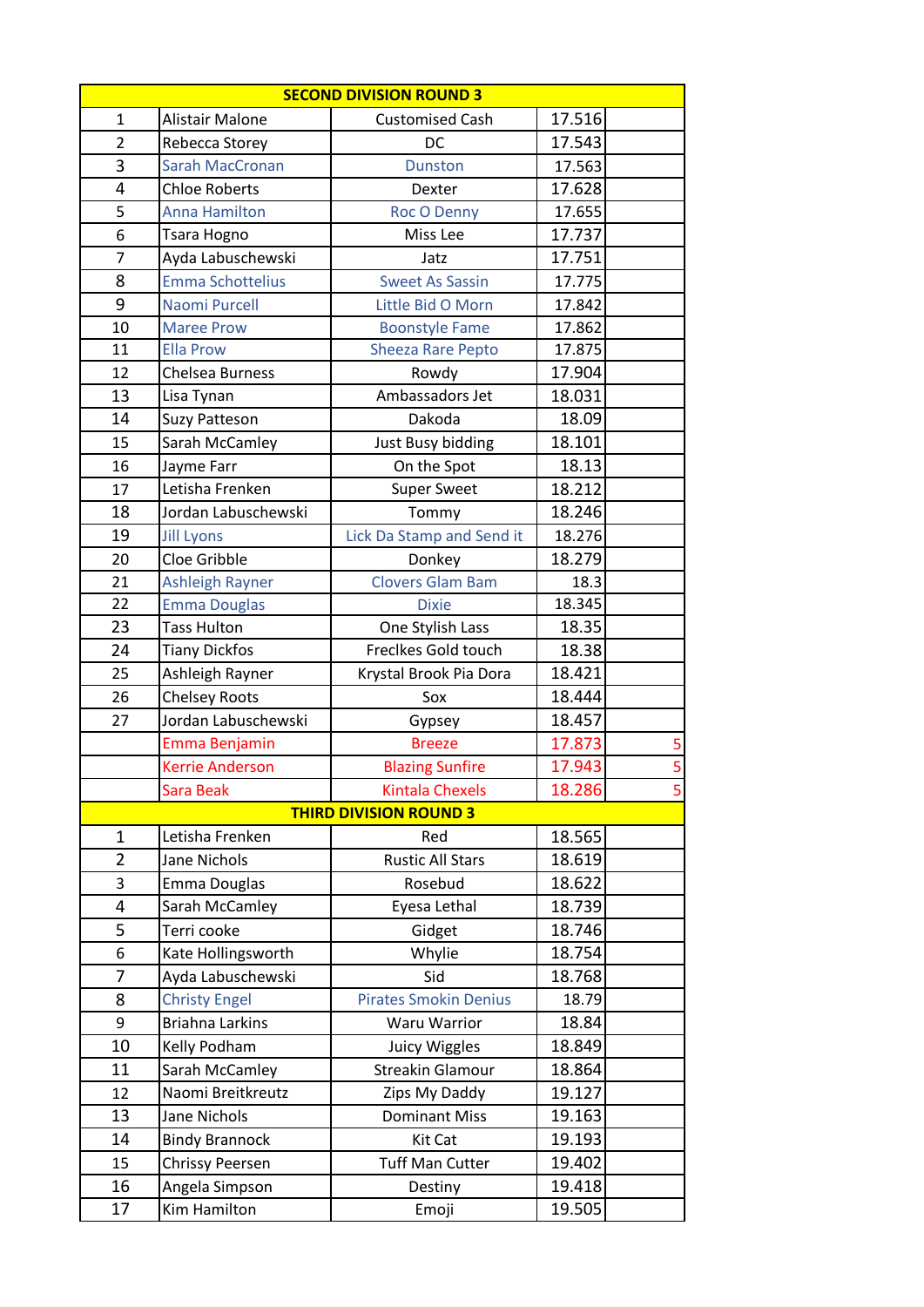| <b>FOURTH DIVISION ROUND 3</b> |                      |                       |         |           |
|--------------------------------|----------------------|-----------------------|---------|-----------|
| $\mathbf 1$                    | Louise O'neill       | Plain Jane            | 19.521  |           |
| $\overline{2}$                 | Jan Saunders         | Semi                  | 19.596  |           |
| 3                              | Mikayla Peckett      | Lethal Bandit         | 19.659  |           |
| $\overline{4}$                 | Terri cooke          | Spartan               | 19.708  |           |
| 5                              | Jordan Labuschewski  | <b>WR Pocohontas</b>  | 19.782  |           |
| 6                              | Chelsea Roberts      | Warrior               | 20.636  |           |
| 7                              | Kerrie Anderson      | Mentors Gifted Spin   | 20.799  |           |
| 8                              | <b>Christy Engel</b> | Rosa                  | 25.914  |           |
| 9                              | Mia Dawson           | <b>Bullet</b>         | 27.03   |           |
| 10                             | Ayda Labuschewski    | Dashin Dancer         | 27.525  |           |
| 11                             | Nicole Condon        | Rabbit                | 27.569  |           |
|                                | <b>Kate Cowan</b>    | Dash'n Saint          | 20.101  | 5         |
|                                | Kerry Behan          | George                | scratch |           |
|                                | Charlee Lyons        | <b>Flash</b>          | scratch |           |
|                                | Ella Christensen     | <b>Neon Destiny</b>   | 0       | <b>BP</b> |
|                                | <b>Stacey Hatch</b>  | Dart                  |         | $O$ BP    |
|                                | Fenella Fletcher     | <b>Tequila Sunset</b> | 0       |           |
|                                | <b>Chelsey Roots</b> | Jagger Rocs Ta Fame   |         | ONT BP    |
|                                | Jema Slotsch         | SP This Hot Spice     |         | ONT BP    |
|                                | Zoe Corrie           | Special FX            |         | 0 NT BP   |
|                                | Sara eagle           | In the Clouds         |         | 0 NT BP   |